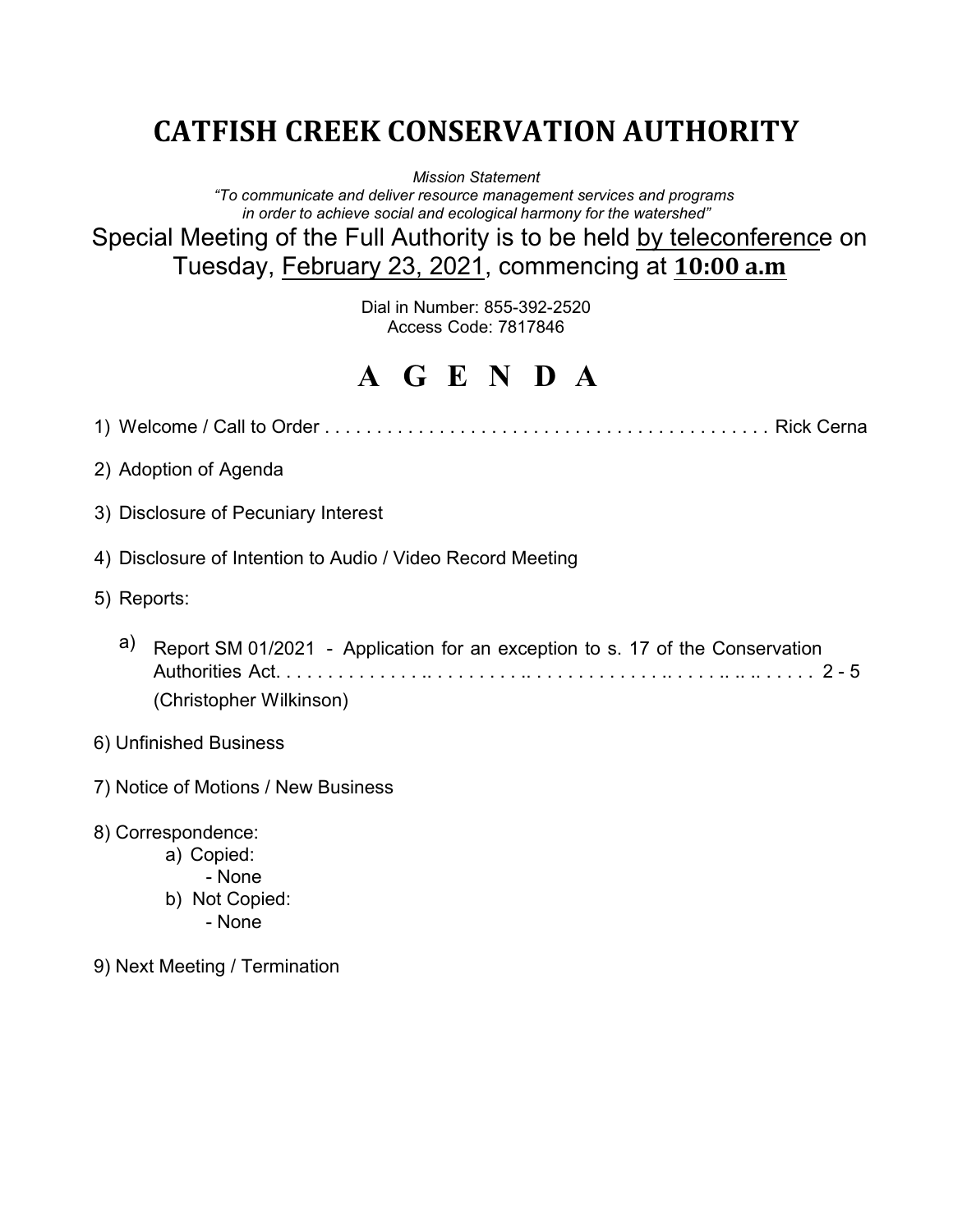### **REPORT SM 01 / 2021: To The Full Authority**

**FROM:** Christopher Wilkinson, General Manager / Secretary-Treasurer

**SUBJECT:** Application for an exception to s. 17 of the *Conservation Authorities Act*

**DATE:** February 19, 2021

### Purpose:

To make an application to the Minister for an exception to s. 17 of the *Conservation Authorities Act* for a one year exemption to the Term of the Chairperson.

#### Discussion:

New provisions in the *Conservation Authorities Act* came into effect on February 2, 2021.

A new provision in s.17 indicates the chair or vice-chair shall hold office for a term of one year and shall serve for no more than two consecutive terms.

It was the understanding of the staff until recently that the one year term clock starts ticking for Chairs/Vice Chairs as of February 2nd, 2021. However, staff recently received an email from Sam Lyons titled: RE: TIME SENSITIVE Follow-up question on #2 Chair/Vice Chair sent Tuesday, February 16, 2021 4:42 PM (attachment #1) indicating that previous service leading up to February 2, 2021 counts.

Staff wrote to the Minister on February 16th at 8:23pm to request an extension (attachment #2) but on February 18<sup>th</sup> at 11am during a web meeting with CCCA, the Ministry confirmed that they require additional information before making a decision including:

- 1. A board resolution requesting the exemption;
- 2. Additional rational for extension of current Chairperson.

### Recommendation:

WHEREAS the CCCA Board has limited capacity in current members for the time required to complete the duties of the Chairperson; and

WHEREAS a one year extension will enable the CCCA Board of Directors with the time necessary to determine if a bylaw amendment is required; and

WHEREAS a one year extension will provide time for the Board to apply to the Minister for a further exemption beyond the currently requested one year exemption;

NOW THEREFORE BE IT RESOLVED:

THAT, the Full Authority request the Minister of Environment, Conservation and Parks to grant a one year exemption to the Term of the Chairperson as per s. 17 of the *Conservation Authorities Act*.

Christopher Wilkinson General Manager / Secretary-Treasurer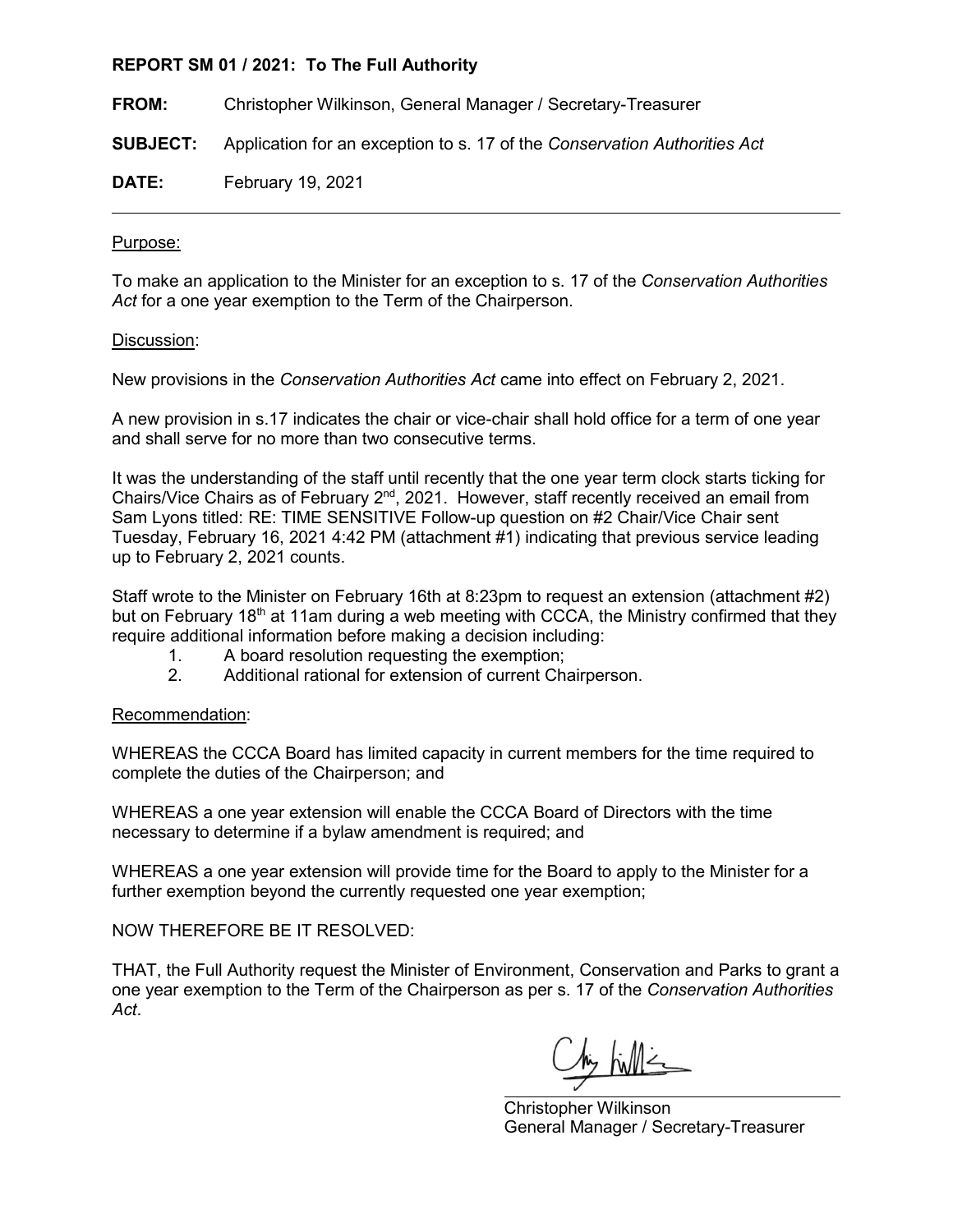## **Attachment #1**

**From:** Lyon, Sam (MECP) [\[mailto:Sam.Lyon@ontario.ca\]](mailto:Sam.Lyon@ontario.ca) **Sent:** Tuesday, February 16, 2021 4:42 PM **To:** Bonnie Fox [<BFox@conservationontario.ca>](mailto:BFox@conservationontario.ca) Cc: Kim Gavine [<KGavine@conservationontario.ca>](mailto:KGavine@conservationontario.ca); Katona, Keley (MECP) [<Keley.Katona@ontario.ca>](mailto:Keley.Katona@ontario.ca) **Subject:** RE: TIME SENSITIVE Follow-up question on #2 Chair/Vice Chair

Hi Bonnie,

Thank you for the inquiry.

It is the Ministry's view that the interpretation in #2 is correct. The intention was that the provision would apply immediately, such that the appointment of any new chairs / vicechairs at annual general meetings following the February 2, 2021 proclamations will need to comply with the provisions listed in s. 17 of the *Conservation Authorities Act.* Meaning, that if an existing chair or vice chair has been in that role for two consecutive terms (i.e. two years), a new chair / vice chair will now need to be appointed (previous service leading up to February 2, 2021 counts). If desired, the conservation authority or the participating municipality can submit an application to the Minister for an exception to this provision. Conservation authorities should also consider seeking their own independent legal advice on the interpretation of these provisions and how they may apply to a particular authority on a case-by-case basis.

Best,

Sam

Sam Lyon (he/him/his) Manager (A), Conservation Authority Office, Conservation and Source Protection Branch Ontario Ministry of the Environment, Conservation and Parks [sam.lyon@ontario.ca](mailto:sam.lyon@ontario.ca) | 416-327-3787

From: Katona, Keley (MECP) [<Keley.Katona@ontario.ca>](mailto:Keley.Katona@ontario.ca) **Sent:** February 11, 2021 2:31 PM To: Bonnie Fox <**BFox@conservationontario.ca> Cc:** Kim Gavine [<KGavine@conservationontario.ca>](mailto:KGavine@conservationontario.ca); Lyon, Sam (MECP) [<Sam.Lyon@ontario.ca>](mailto:Sam.Lyon@ontario.ca) **Subject:** RE: TIME SENSITIVE Follow-up question on #2 Chair/Vice Chair

Hi Bonnie,

Confirming receipt. I'll get back to you with a response as soon as possible.

Keley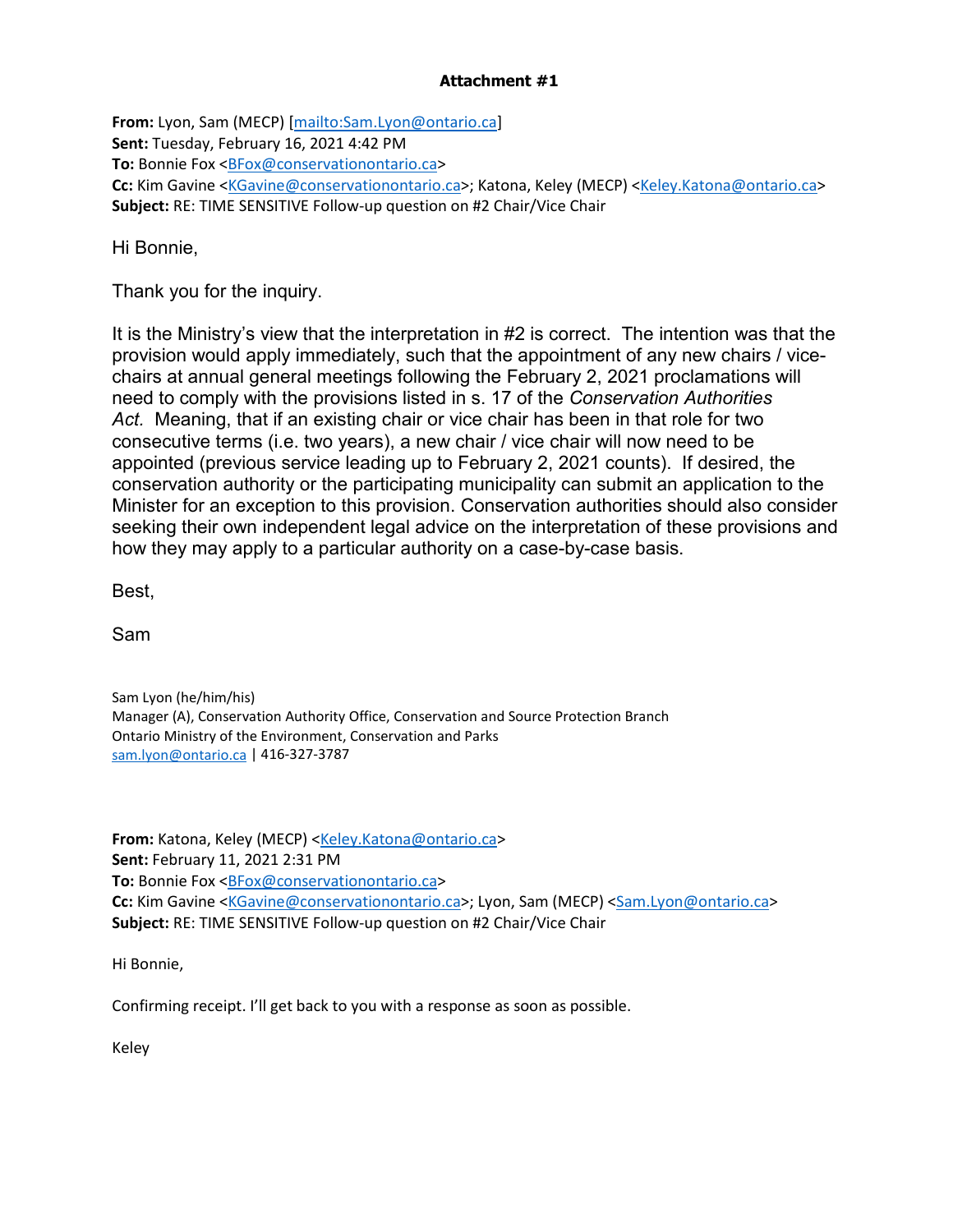**From:** Bonnie Fox [<BFox@conservationontario.ca>](mailto:BFox@conservationontario.ca) **Sent:** February 11, 2021 1:54 PM **To:** Katona, Keley (MECP) [<Keley.Katona@ontario.ca>](mailto:Keley.Katona@ontario.ca) Cc: Kim Gavine [<KGavine@conservationontario.ca>](mailto:KGavine@conservationontario.ca); Lyon, Sam (MECP) [<Sam.Lyon@ontario.ca>](mailto:Sam.Lyon@ontario.ca) **Subject:** TIME SENSITIVE Follow-up question on #2 Chair/Vice Chair **Importance:** High

#### **CAUTION -- EXTERNAL E-MAIL - Do not click links or open attachments unless you recognize the sender.**

Hi Keley,

Hope all is well with you, I understand Sam is off on vacation today so I'm directing this question to you.

We had a zoom meeting with the GMs yesterday afternoon to provide an opportunity for them to discuss the FAQ – CAA email from Friday, February  $5<sup>th</sup>$ . With regard to #2 re: Chair/Vice Chair terms, there was disagreement as to how to interpret the advice and we're hoping you could resolve it by response to this email.

Interpretation 1: The one year term clock starts ticking for Chairs/Vice Chairs as of Feb 2, 2021. Therefore even if your current Chair has been in the position for more than two years they can still run for election this time but only for a one year term and no more than two consecutive.

Interpretation 2: The one year term applies immediately so if you have a Chair/Vice Chair that has been in the position for more than 2 years then they are not eligible to run for election.

I personally think Interpretation #1 allows the time necessary for the CA Boards to figure out how they will amend their bylaws and whether or not they want to apply to the Minister for an exception but as I've indicated there was varying opinion on interpretation.

It's a time sensitive issue because **there are a number of CAs that have their Annual General Meetings (next week and in the next few weeks) where they will be having elections.** We'd like to ensure that we are following the intent of the Minister and are being consistent in this regard. You can appreciate that they need to be clear in their communications to their members for the election process as soon as possible so I look forward to your response.

All the best,

Bonnie Fox, CAE Manager, Policy and Planning Conservation Ontario 120 Bayview Parkway Newmarket, Ontario L3Y 3W3 Cell: 905-717-2008 Fax: 905-895-0751 email: [bfox@conservationontario.ca](mailto:bfox@conservationontario.ca) [www.conservationontario.ca](https://can01.safelinks.protection.outlook.com/?url=http%3A%2F%2Fwww.conservationontario.ca%2F&data=04%7C01%7CKeley.Katona%40ontario.ca%7C5e137a2805a84ca43c7f08d8cebe7549%7Ccddc1229ac2a4b97b78a0e5cacb5865c%7C0%7C0%7C637486664691161056%7CUnknown%7CTWFpbGZsb3d8eyJWIjoiMC4wLjAwMDAiLCJQIjoiV2luMzIiLCJBTiI6Ik1haWwiLCJXVCI6Mn0%3D%7C1000&sdata=4YmUMz3VH4AU85Yl03xjyZkG2zNC2g2%2F0GoXptldOwo%3D&reserved=0)